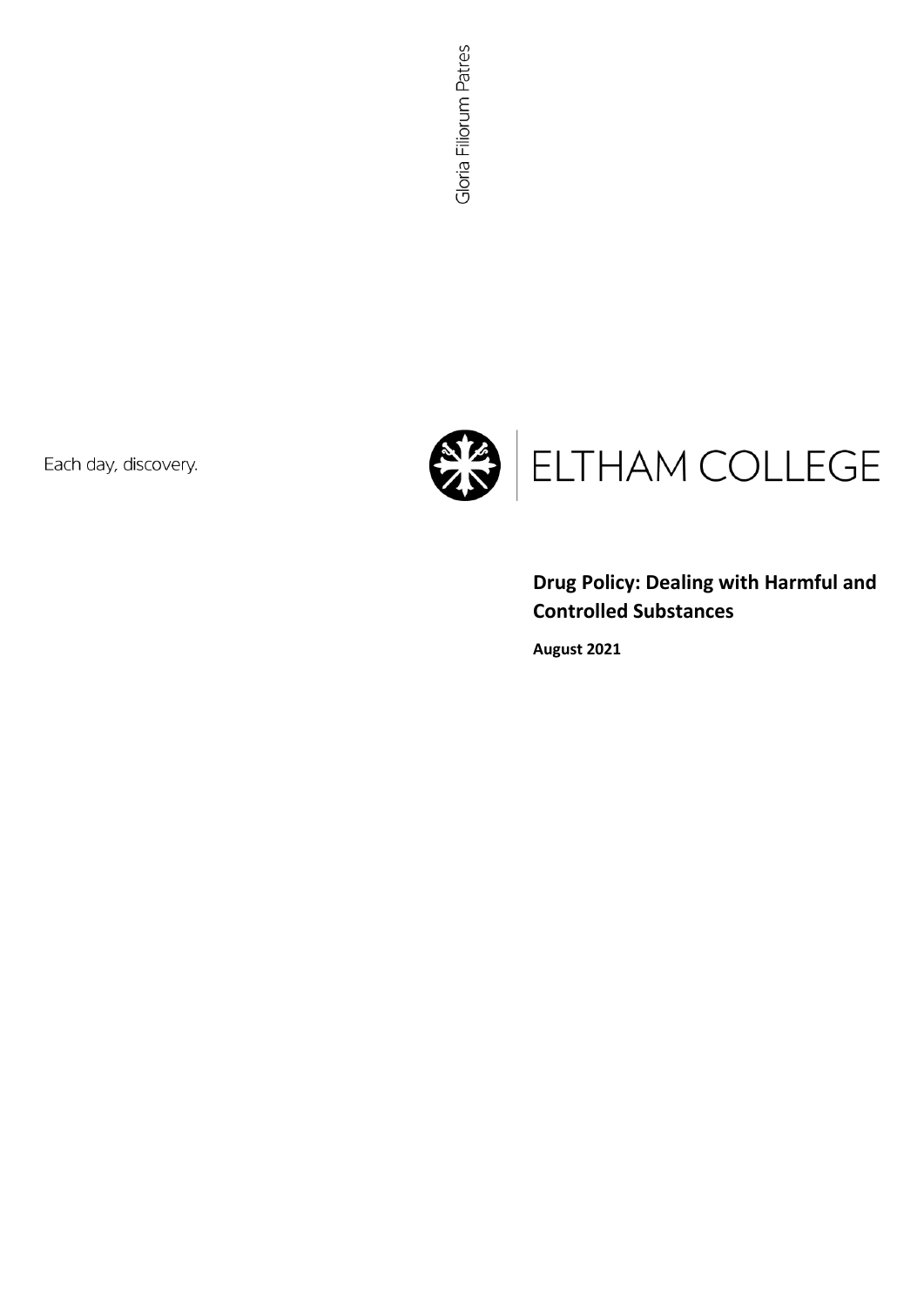

# **Version Control Information**

| <b>Reason For Amendment</b> | <b>Name</b> | Date           | <b>Main changes</b>                                       |
|-----------------------------|-------------|----------------|-----------------------------------------------------------|
| Annual review               | AMM         | 01.06.20       | Inclusion of support for parents (2d)                     |
| Clarification of Section 3  | AMM         | 02.12.20       | Further clarification of Headmaster's<br>right to exclude |
| Annual review               | AMM         | August<br>2021 | Costs of tests updated                                    |
|                             |             |                |                                                           |
|                             |             |                |                                                           |
|                             |             |                |                                                           |
|                             |             |                |                                                           |

### **Other Related Documents**

- Safeguarding Policy
- Behaviour Policy (Senior School);
- Sanctions and Support Policy (Senior School);
- Exclusions Procedure;
- Complaints Policy;
- School Rules;
- Parent Contract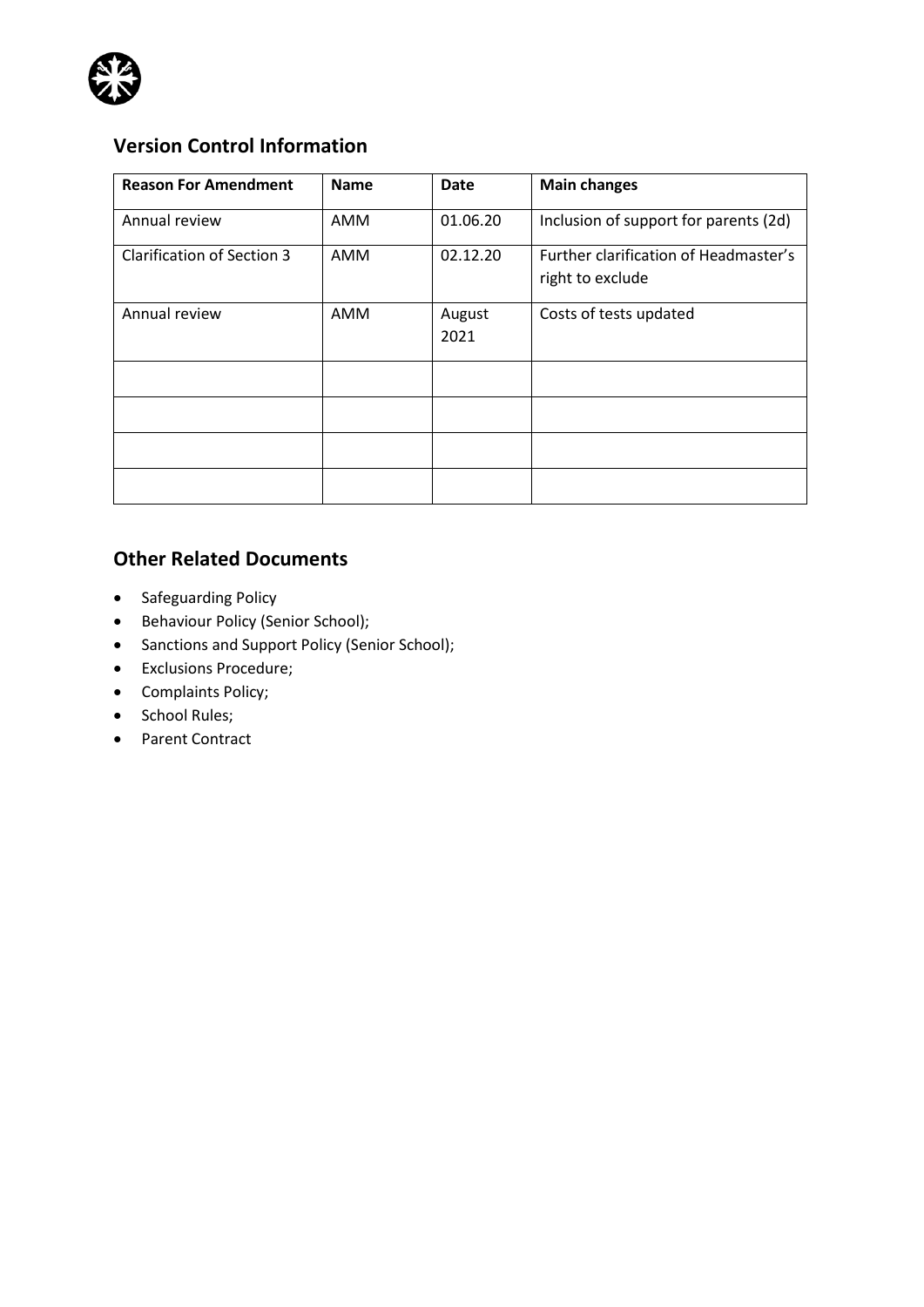

### **1 Introduction**

In this policy, the term 'harmful and controlled substances' is used to refer to any psychoactive or intoxicating agent, drug, or volatile substance, including alcohol and tobacco that if taken inappropriately – like a prescribed drug – would be harmful to the person. Controlled substances are listed under the Misuse of Drugs Act, 1971.

Eltham College encourages students to adopt the highest standards of behaviour, principles and moral standards. However, we recognise that young people, not least those living in a large and cosmopolitan city, experience pressure to use, or experiment with harmful and controlled substances. At Eltham College we address this pressure and the risks posed to our students through our Well-being programme and our work in partnership with the Daniel Spargo-Mabbs Foundation and Bob Tait. We take seriously the need to educate our students and inform parents about the risks of involvement with drugs (recognising that substance misuse usually takes place when students are outside of the School's care). We are committed to maintaining an environment free from the risk of harmful and controlled substances. On rare occasions alcohol may be consumed by senior students on school premises or at school events off-site, but only when there are staff present. Smoking and e-cigarettes are prohibited on the school site at all times.

The steps that the School will take on becoming aware that a student has used a harmful or controlled substance or is affected by the use of harmful or controlled substances by others, will be guided by a concern for the health and safety of the community and the pastoral needs of our students. This policy is informed by:

- '*DfE and ACPO drug advice for schools. Advice for local authorities, headteachers, school staff and governing bodies*' (September 2012). [Available here](https://assets.publishing.service.gov.uk/government/uploads/system/uploads/attachment_data/file/270169/drug_advice_for_schools.pdf)
- '*Searching, screening and confiscation: Advice for headteachers, school staff and governing bodies*' (January 2018). [Available here](https://assets.publishing.service.gov.uk/government/uploads/system/uploads/attachment_data/file/674416/Searching_screening_and_confiscation.pdf)

### **2. Aims**

This policy sets out the school's stance towards harmful and controlled substances (hereafter referred to as 'drugs').

- We provide students with accurate and age-appropriate information about drugs, including legal highs, prescription medication and other harmful substances, and make them aware of the possible consequences of their use;
- We provide students with accurate and age appropriate information about the consequences of supplying drugs to other individuals;
- Through our Well-being programme and work with the Daniel Spargo-Mabbs Foundation and Bob Tait, we encourage each individual to develop strategies to resist social pressure and to make up his or her own mind about drug use;
- We treat knowledge of a student's misuse of drugs or other harmful substances whether outside school or not – as a matter of serious concern, that will be addressed within the School's disciplinary and pastoral frameworks;
- We consider the bringing of drugs or harmful substances onto the School site as a serious matter of disciplinary concern; such substances could put the safety of other pupils at risk. The Headmaster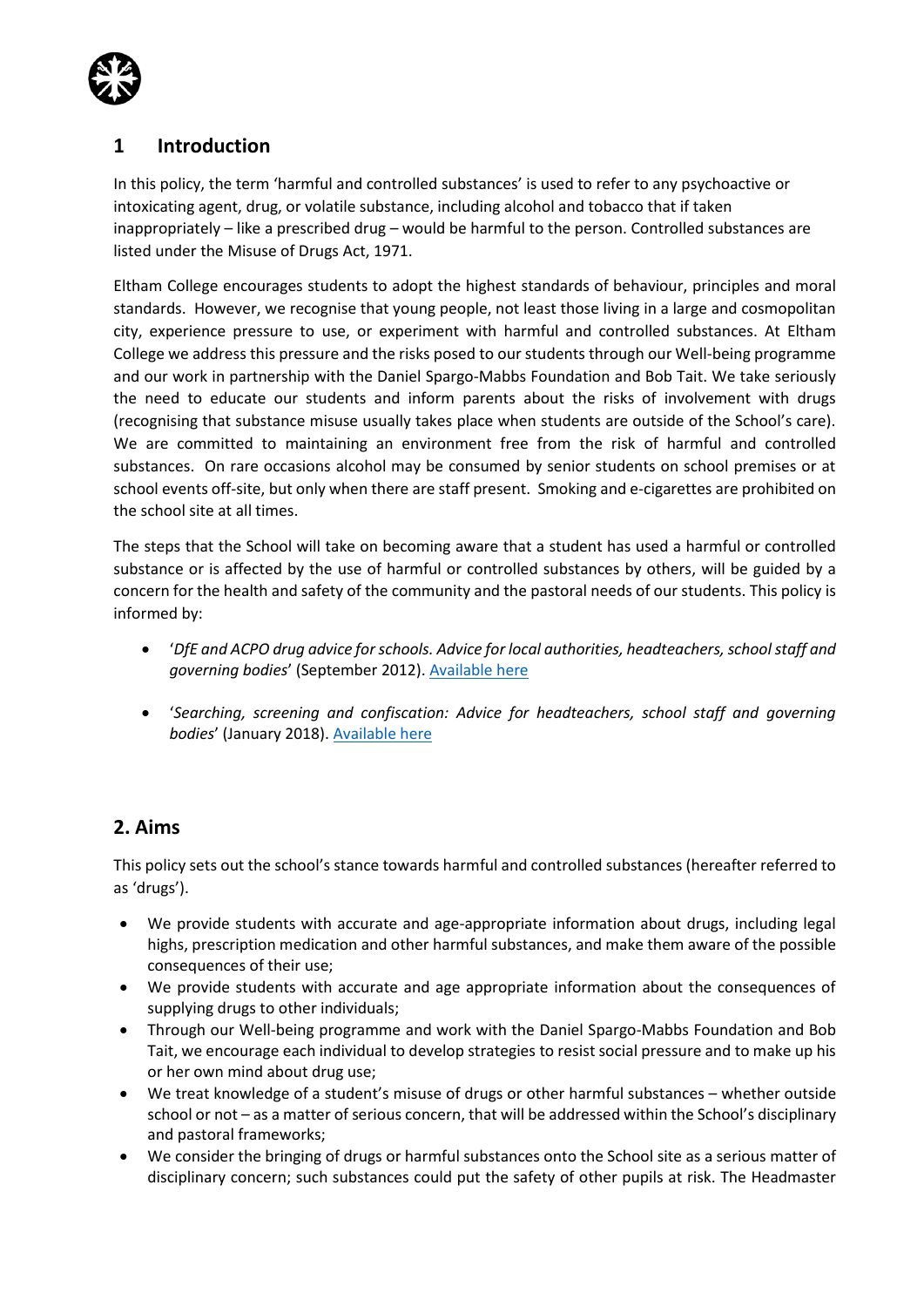

reserves the right to temporarily or permanently exclude any student known to have brought such substances onto the School premises;

- We work with parents to provide:
	- a) a clear statement of our position on these matters;
	- b) opportunities to articulate our shared concern about the dangers that can arise;
	- c) opportunities for parents to understand the facts about drugs, recognising that this will help parents communicate with their child(ren) and to inform them of the risks and help them stay safe
	- d) a random drugs testing regime after the establishment of a drugs contract, signed by the student and his or her parents or carers, that can act as a deterrent and as an incentive to healthy habits and decision-making;
	- e) pastoral care for any student in need including the offering of counselling and guidance;
- We expect the agreement, support and co-operation of parents with the aims and implementation of this policy.

This policy and its terms applies at all times, even when students are not directly under the care of the School. This is necessary to safeguard the welfare of all our students and ensure the good reputation of the School.

#### **3. Action**

If, outside the forum of confidential counselling, the School becomes aware or has reasonable grounds to suspect that a student is using or experimenting with drugs outside of school, pastoral support will be provided to the students. The Deputy Head will invite parents into school to discuss the nature of the concerns. Sources of information will not be disclosed. The student will be signposted towards confidential support outside of school and pastoral support within school will be provided, including access to the school counsellor, if appropriate. We recognise that a range of complex factors usually trigger such behaviour and as such, each incident will be treated individually, and the support adjusted accordingly.

Alongside the provision of pastoral support, the student and parents will be asked to sign a drugs contract. This agreement sets out an expectation that, for the remainder of the time that the student is at Eltham College, the Deputy Head can, without prior notice, test the student for drugs. The drugs contract is an act of targeted prevention and a deterrent against future misuse of drugs. The student will be asked to provide either a urine sample (tested on site) or a sample of hair (sent to a laboratory for professional testing). Parents will be asked to contribute £50 towards the cost of each urine test. These tests may be repeated at regular intervals. Parents will be asked to contribute to the cost of a hair test, up to the sum of £200. The contract will be treated as confidential; access to the data is restricted to the Deputy Head and Deputy Designated Safeguarding Leads. Refusal to agree to the conditions of the drugs contract will be considered a serious breach of the School rules. The Headmaster will use his discretion and respond accordingly.

If a test indicates that a student has continued to misuse drugs whilst under the drugs contract, the School will consider this to be a serious disciplinary incident. The Headmaster will reserve the right to exclude the student.

Where an individual's behaviour raises serious concern about the safety and welfare not only of that student, but that of other students in the school, the Headmaster will reserve the right to exclude the student if drugs are reasonably suspected to contribute to this behaviour. Where a student brings drugs into school, incites others to do so, or attempts to share or sell drugs while under the responsibility of